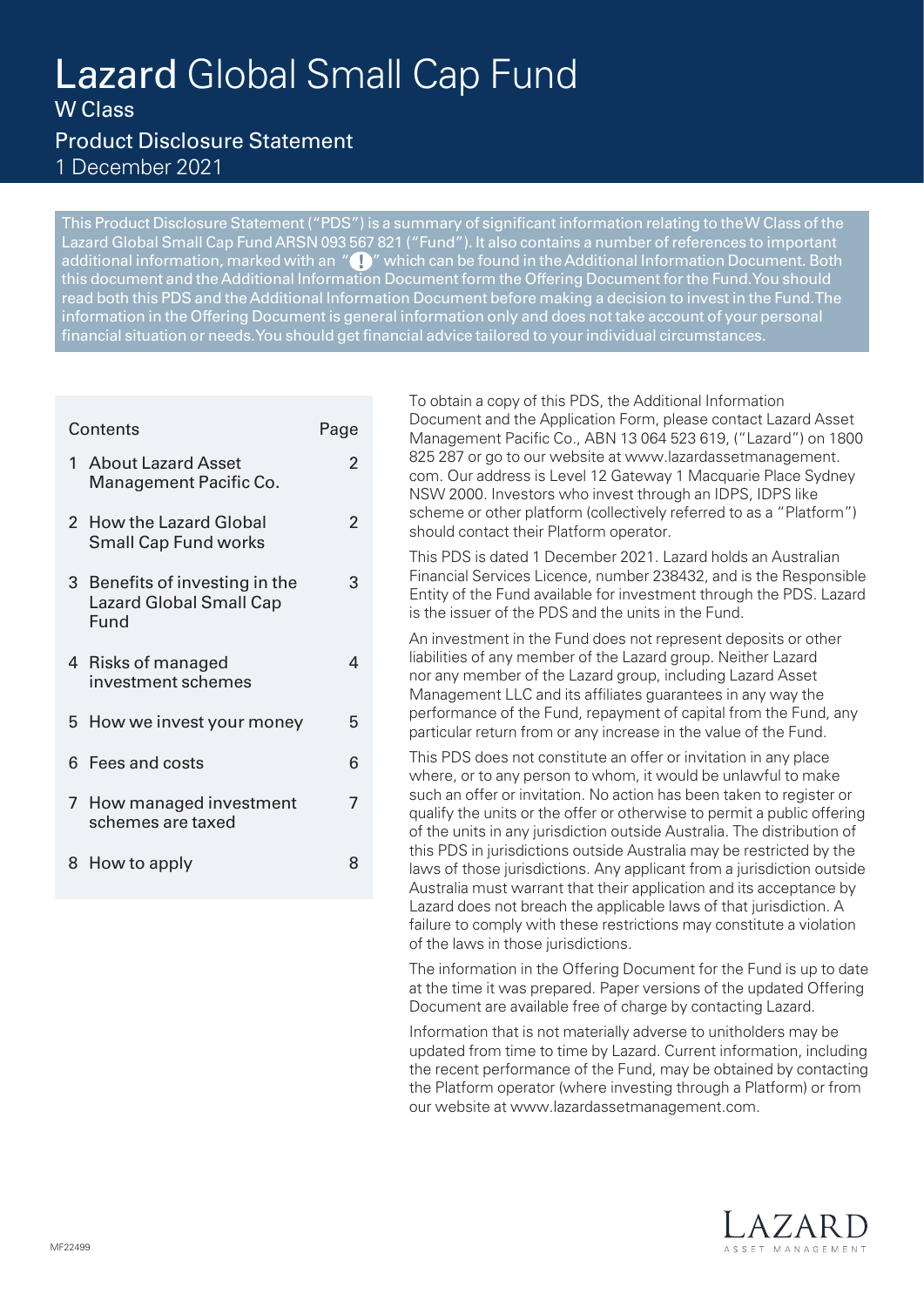# Section 1 About Lazard Asset Management Pacific Co.

Lazard is the Responsible Entity of the Fund and is a subsidiary of Lazard Asset Management LLC ("LAM"). LAM has research analysts in the major regions across the world including North America, Europe, Middle East and Asia Pacific. Lazard is responsible for the management of assets for clients across domestic equities, global equities, fixed income, and alternative assets.

The role of the Responsible Entity is to operate the Fund and ensure that the Fund complies with the constitution and legislation that governs the Fund. It also sets the Fund's investment strategy. The Responsible Entity has the power to delegate its duties and appoint other entities to perform tasks and provide services to the Fund. Lazard has appointed LAM as the investment manager of the Fund. The role of the investment manager is to manage the assets of the Fund in accordance with the Fund's investment strategy outlined below. Lazard has appointed State Street Australia Limited ("the administrator") as custodian to hold the assets of the Fund and to provide administration functions including portfolio valuations, investment accounting and unitholder registry for the Fund.

# Section 2 How the Lazard Global Small Cap Fund works

sion.

Please go to Section 1 of the Additional **Information** Document or [visit https://www.](https://www.lazardassetmanagement.com/docs/-m0-/3347/AdditionalInformationDocument.pdf) lazardassetmanagement.com/ docs/-m0-/3347/ AdditionalInformationDocument.pdf This information may change between the time you read the PDS and the day when you acquire the units in the Fund.

You should read the important information about How the Fund works, before making a deci-

 $\mathbf{T}$ 

# How the Fund works

The Fund is a registered managed investment scheme in which investors pool their moneys, and this pool is then managed by the investment manager in accordance with the Fund's investment strategy. The Fund is governed by a constitution and the *Corporations Act 2001* which provide the terms and conditions under which the Fund operates and sets out the rights, liabilities and obligations of unitholders and Lazard. These rights, liabilities and obligations may be affected by amendments to both the constitution and to the *Corporations Act 2001.* 

#### What investors acquire

When an investor makes an investment in the Fund, the investor's moneys are invested in the Fund, consistent with the Fund's investment strategy. Units are then allocated to the investor based on the relevant application price at which the units were purchased and a record of the number of those units is kept by the Responsible Entity. On any day, the value of an investor's investment is the number of their units multiplied by the unit price. The value of an investor's units will vary as the market value of assets in the Fund rises or falls. Unit prices are available on our website at www.lazardassetmanagement.com.

An investor can increase their number of units by reinvesting distributions from the Fund or making additional investments in the Fund. An investor can decrease their number of units by making a withdrawal from the Fund.

Units entitle investors to a proportional beneficial interest in the Fund's assets as a whole and not in any specific asset of the Fund.

Lazard has the power to create different classes of units in the Fund. This PDS is for the issue of units in the "W" Class. Lazard may in the future create other classes of units and must treat unitholders in different classes fairly. The units in each class generally have the same rights, however the Management Costs for each class may vary and a separate daily unit price is determined for each class.

## Unit prices and minimum investment amount

Unit prices are generally calculated each business day based upon the net asset value of the Fund divided by the number of units on issue in the Fund. Application and withdrawal unit prices are then usually adjusted up (in the case of applications) and down (in the case of withdrawals) for the buy/sell spread, which is an estimate of the costs of buying and selling the underlying assets in the Fund. Lazard may exercise certain discretion when calculating the net asset value of the Fund and its policy for doing so is available from Lazard free of charge, upon request.

The minimum initial investment amount in the Fund is A\$20,000. Investors investing via a Platform should contact the Platform operator for the minimum investment amount for this Fund.

## Applications into the Fund

Units in the Fund will only be issued following receipt of a fully completed Application Form and other required forms referred to in the Application Form, investor identification documents and cleared funds.

Valid applications for units received by the administrator before 2pm on any business day will be issued at the application price next calculated after 2pm for that business day.

Valid applications for units received by the administrator after 2pm on any business day or received on a nonbusiness day will be issued at the application price calculated for the next business day.

When an application is accepted by the administrator, a confirmation advice will be sent to the investor detailing the date of acceptance, amount invested in the Fund, number of units issued and the application price.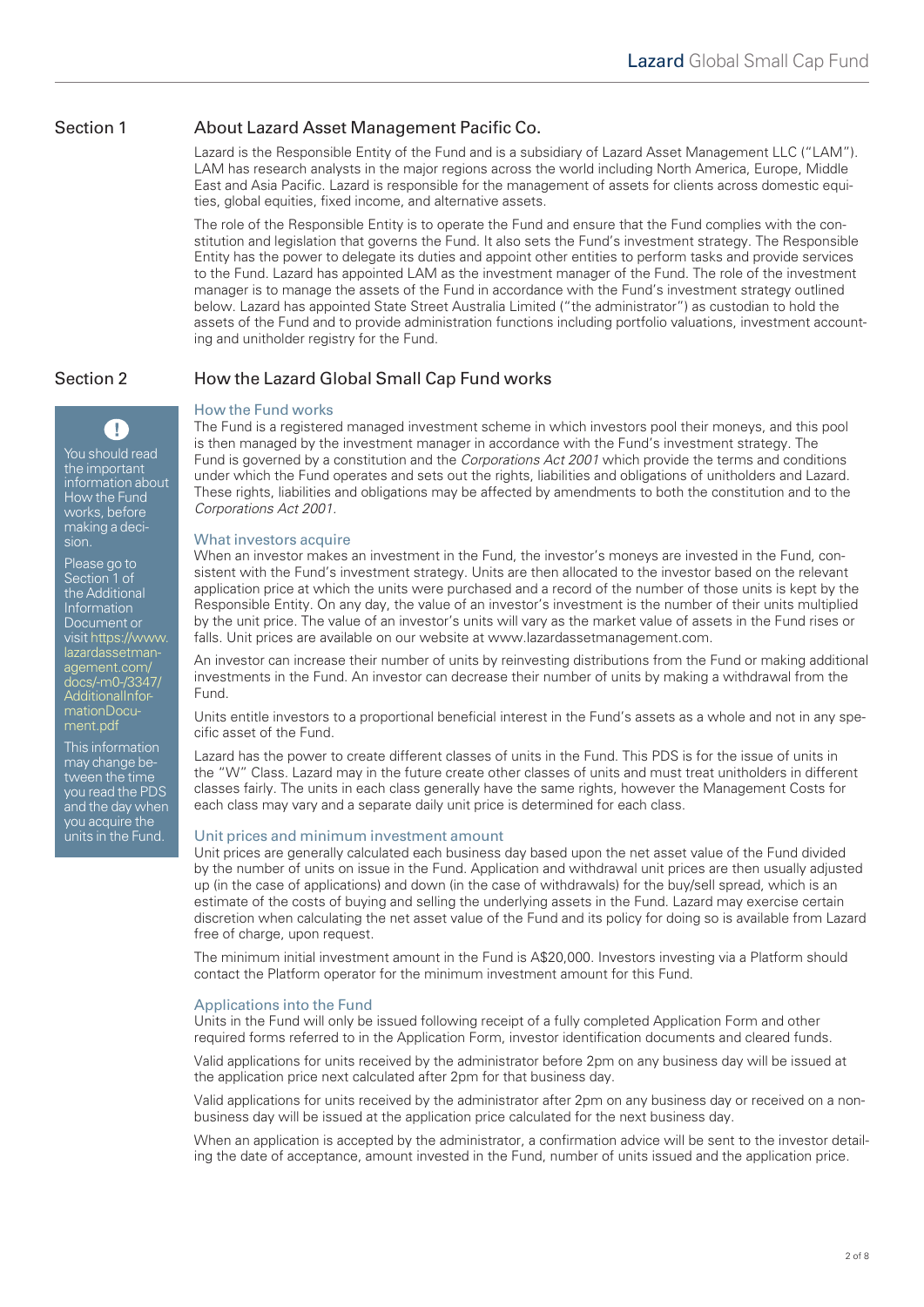### Withdrawals from the Fund

Investors can request the withdrawal of all or part of their investment in the Fund by completing the Withdrawal Form available on our website at www.lazardassetmanagement.com/docs/-m0-/24350/withdrawalform\_en.pdf or by sending a signed written withdrawal request to the administrator. Funds will be paid to an Australian bank account. If no Australian bank account details are provided, payments will be made by cheque. Payments cannot be made to a third party. Please provide details of the number of units to be redeemed or the dollar value required, the investor number, Fund name and the name in which the investment is held. Please ensure that the withdrawal request is signed by all necessary authorised signatories to the investment.

Valid withdrawal requests received by the administrator before 2pm on any business day will be processed using the withdrawal price next calculated after 2pm for that business day.

Valid withdrawal requests received by the administrator after 2pm on any business day or received on a nonbusiness day will be processed using the withdrawal price calculated for the next business day.

Transaction statements will be sent as confirmation of the details of the withdrawal.

In normal circumstances, valid withdrawal requests will be satisfied within 6 business days from the date of receipt of the request. The receipt of requests for large cash withdrawals and/or multiple withdrawal requests on the same day or with the same valuation date or where there is a freeze on withdrawals, would not fall within the ambit of "normal circumstances". The withdrawal period could be extended, in certain circumstances, to 20 business days from the date of receipt of the request.

Lazard may compulsorily redeem a unitholding which falls below A\$20,000.

For the purpose of this PDS, "business day" shall mean any day on which banks are generally open for business in Sydney, New South Wales.

#### **Distributions**

The Fund will generally distribute an amount equal to the taxable income of the Fund, if any, annually to investors in proportion to their unit holding on the last business day of the distribution period. In the event this does not occur, the investor's cost base in the Fund will be adjusted and the amount of any adjustment will be included on the AMIT Member Annual (AMMA) statement issued to investors. Lazard may cause a special distribution to be made at any time during the year. Distributions can be paid into an investor's nominated Australian bank account or be reinvested in the Fund by election by completing the relevant section of the Application Form. Distribution payments cannot be made to a third party. If no nomination is made, or no Australian bank account details are provided, an investor's distribution will be automatically reinvested as additional units in the Fund.

Reinvested units will be issued at the ex-distribution net asset value unit price for that distribution period and will be issued on the first business day of the next distribution period. Unit prices fall after the end of the distribution period to reflect the distribution entitlements.

#### Investing through a Platform

This PDS may be used by Platform operators as disclosure about the Fund for persons who are clients of a Platform. However, Platform clients should complete the form(s) required by the Platform operator to direct their investment to the Fund, rather than the Application Form for the Fund.

# Section 3 Benefits of investing in the Lazard Global Small Cap Fund

The significant features of the Fund are that it has a professionally managed active investment strategy and it gives investors access to the returns from global small capitalisation equities.

Lazard believes some of the significant benefits of investing in the Fund are:

- 1 Investment Return the Fund aims to achieve a return for investors that meets or exceeds the Fund's stated investment return objective.
- 2 Expertise the Fund is managed by a team of investment professionals who have many years of experience managing global small cap equity strategies. They also have access to LAM's global investment professionals.
- 3 Liquidity investors have timely access to their investment and are normally provided with daily Fund valuations (daily unit prices).
- 4 Systems the investment professionals have access to investment and risk management systems and processes to which ordinary investors usually do not have access.
- 5 Access to investments multiple investors can be pooled into a relatively large Fund which provides investors with access to investment opportunities, markets and diversity which they usually can't achieve by investing on their own.
- 6 Reporting regular reporting is provided to investors including balances, fact sheets and AMMA statements.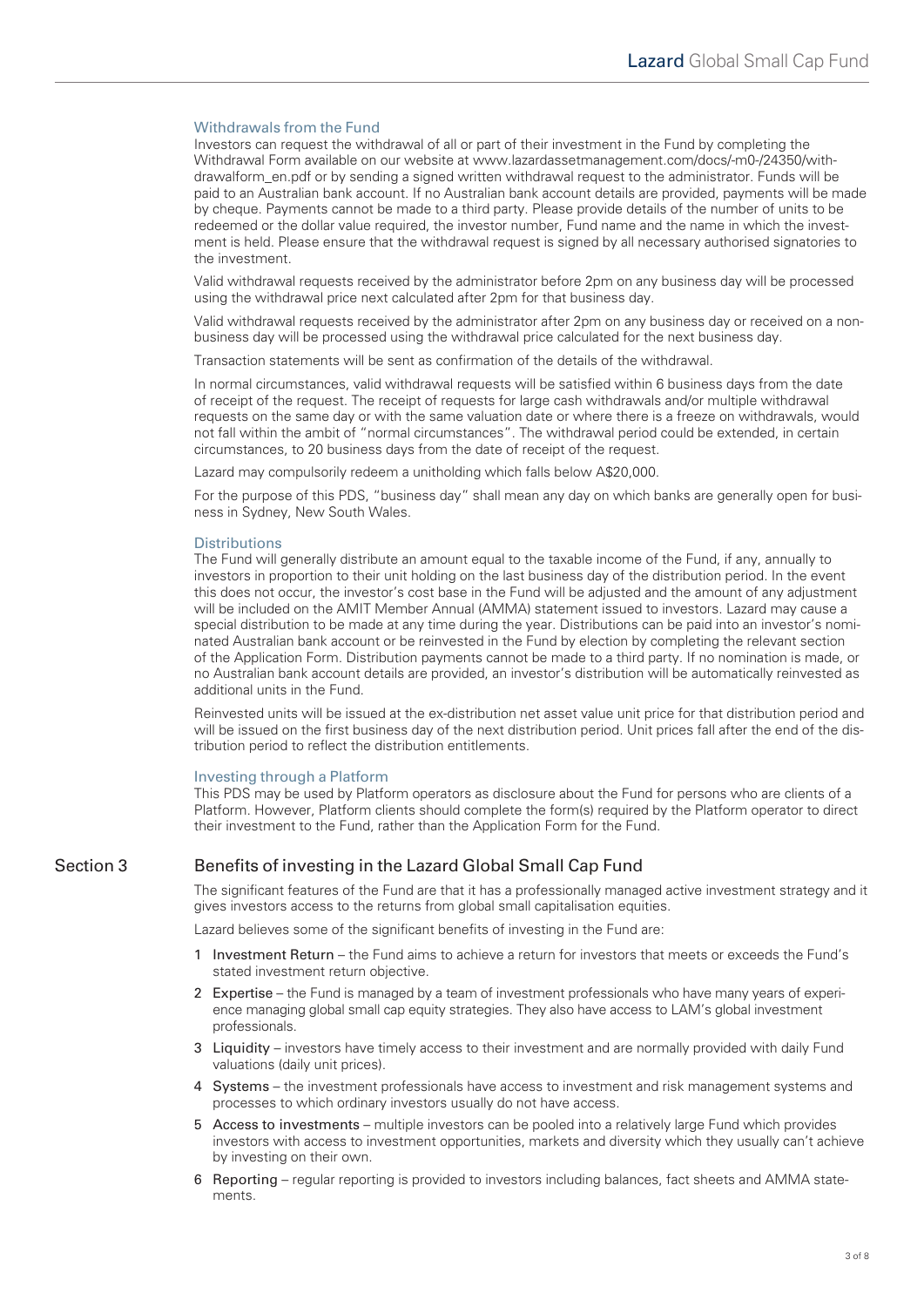# Section 4 Risks of managed investment schemes

All investments carry risk. Different investment strategies may carry different levels of risk depending on the assets that make up the strategy. Assets with the highest long term returns may also carry the highest level of short term risk. The value of the investments in the Fund will vary. The level of returns will vary and future returns may differ from past returns. Returns are not guaranteed and investors may lose some of their money. Laws affecting registered managed investment schemes may change in the future. The level of risk for each person will vary depending on a range of factors including their age, investment time frames, where other parts of the investor's wealth are invested and the investor's risk tolerance.

Risk management is integral to Lazard's overall approach to managing investments. Its investment processes are designed to manage risk at a number of different levels within the Fund. However, investors should be aware not all risks are foreseeable and they may experience a capital loss on their units. Further, there may be periods where the Fund does not distribute any income. The significant risks of investing in the Fund are summarised below.

#### Market risk

Investors should be aware that the value of their units will rise or fall depending on the market value of the equities in which the Fund invests. The market value of equities will be affected (either positively or negatively) by general equity market conditions and by any company or sector specific events. Equity markets can experience significant volatility. Investors should carefully consider this volatility before making their investment decision.

### Company and sector specific risk

This risk is inherent in a particular company's or sector's performance due to factors that are related to them. Examples of company or sector specific events include the entry of a new competitor or regulatory changes.

#### Small capitalisation risk

Small capitalisation companies often have sales and earnings growth rates which exceed those of larger companies and such growth rates may in turn be reflected in more rapid share price appreciation. However, investors should be aware that investing in small capitalisation equities can involve greater risk than is customarily associated with larger or more established companies. For example, smaller capitalisation companies often have limited product lines, markets or financial resources, may be dependent for management on one or a few key persons and can be more susceptible to losses and risks of insolvency.

Also, equities in the small capitalisation sector may be thinly traded or less liquid and therefore, have to be sold at a discount from current market prices or sold in small lots over an extended period of time. Small capitalisation equities may also be subject to wider price fluctuations and thus, may create a greater chance of loss than investing in securities of larger capitalisation companies.

#### Foreign investment risk

The Fund will be exposed to the risks associated with overseas investment. These include changes in foreign exchange control regulations, application of foreign tax legislation including confiscatory taxation and withholding taxes, changes in government administration and economic monetary policy, appropriation, changed circumstances in dealings between nations, lack of uniform accounting and auditing standards, potential difficulties in enforcing contractual obligations and extended settlement periods.

#### Active management risk

LAM actively seeks securities to invest in, rather than investing in a predetermined basket of securities such as an index. The Fund's performance may deviate significantly from its stated benchmark given this style of investing and LAM's longer-term view of a company's intrinsic value. The concentrated nature of the Fund can result in large out/underperformance of the benchmark.

#### Currency management risk

Investors should be aware that investing in the Fund involves currency risk as the Fund does not generally hedge the currency exposure of the assets of the Fund back to Australian dollars. Should LAM decide to enter into forward rate currency contracts for hedging purposes, LAM will be required to deal with counterparties. Counterparty or credit risk exists because the performance of a counterparty is not guaranteed, as the counterparty may not live up to its contractual obligations, which may lead to losses. This risk can be minimised by dealing with a panel of highly rated Australian and overseas based counterparties.

#### Emerging markets risk

LAM is able to invest up to 25% of the Fund in emerging markets. Companies in emerging markets often have sales and earnings growth rates which exceed those of companies in larger or more established economies and such growth rates may in turn be reflected in more rapid share price appreciation. In addition, because less information is available on companies in these economies, there is an opportunity to invest in superior returning stocks if one is able to produce superior research.

However, investing in emerging markets equities can involve greater risk than is customarily associated with larger or established economies. For example, emerging markets companies are more subject to political risks, make less information available to investors and may have greater restrictions on capital mobility compared with their developed market counterparts. This can result in such investments being more susceptible to losses.

Also, equities in the emerging markets sector may be thinly traded or less liquid and therefore, have to be sold at a discount from current market prices or sold in small lots over an extended period of time. Emerging market equities may also be subject to wider price fluctuations and thus, may create a greater chance of loss than investing in securities of companies in larger or more established economies.

#### Macro risk

The value of an investment in the Fund may be affected by factors such as interest rates, financial market volatility, economic cycles and economic climate, pandemics, political events, government policy and taxation and regulatory change. In an uncertain economic environment, the likelihood of a macroeconomic event occurring which impacts the market, can be higher than in a more stable environment.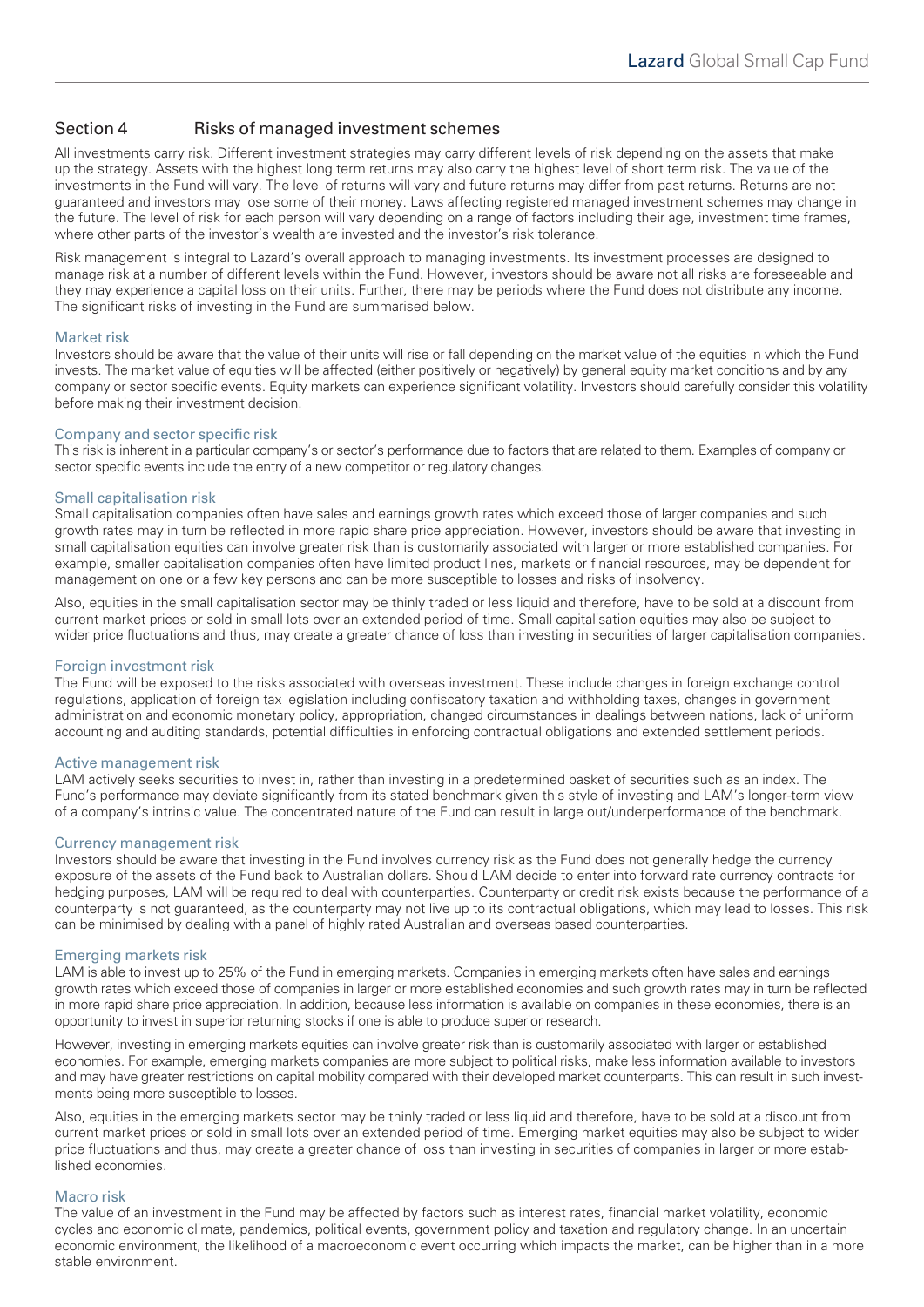# Liquidity risk

Some securities in which the Fund invests, especially those of companies which have a smaller total market capitalisation, or where Lazard has a large holding, may be thinly traded or less liquid and therefore, have to be sold at a discount from current market prices or sold in small lots over an extended period of time.

#### Counterparty risk

This is the risk that the Fund's trading counterparties, such as brokers, or the custodian appointed for the Fund or advisor (including an investment manager), become insolvent or cannot otherwise meet their obligations.

### Country, legal, tax and regulatory risk

This is the risk that the Fund is exposed to the regulatory (including tax and legal), economic and political systems in countries in which the Fund invests or has exposure to. These risks may adversely affect investments held in those countries as well as impact on the Fund's performance.

# Section 5 How we invest your money

| Ţ<br>You should read<br>the important<br>information about<br>How we invest<br>your money,<br>before making a<br>decision.<br>Please go to<br>Section 2 of<br>the Additional<br>Information<br>Document or<br>visit https://www.<br>lazardassetman-<br>agement.com/<br>docs/-m0-/3347/<br><b>AdditionalInfor-</b><br>mationDocu-<br>ment.pdf<br>This information<br>may change be-<br>tween the time<br>you read the PDS<br>and the day when<br>you acquire the<br>units in the Fund. | <b>Warning</b> :You should consider the likely investment return, risk and your investment time<br>frame when making your investment decision. |                                                                                                                                                                                                                                                                                                                                                                                                                                                                                                                                                                                                                                                                                                                      |  |
|---------------------------------------------------------------------------------------------------------------------------------------------------------------------------------------------------------------------------------------------------------------------------------------------------------------------------------------------------------------------------------------------------------------------------------------------------------------------------------------|------------------------------------------------------------------------------------------------------------------------------------------------|----------------------------------------------------------------------------------------------------------------------------------------------------------------------------------------------------------------------------------------------------------------------------------------------------------------------------------------------------------------------------------------------------------------------------------------------------------------------------------------------------------------------------------------------------------------------------------------------------------------------------------------------------------------------------------------------------------------------|--|
|                                                                                                                                                                                                                                                                                                                                                                                                                                                                                       | Investment return<br>objective                                                                                                                 | The Fund seeks to achieve total returns (including income and capital appreciation and<br>before the deduction of fees and taxes) that exceed those of the MSCI World Small Cap<br>Accumulation Index ("the benchmark") by 3% per annum over rolling three-year periods.                                                                                                                                                                                                                                                                                                                                                                                                                                             |  |
|                                                                                                                                                                                                                                                                                                                                                                                                                                                                                       | Suitability                                                                                                                                    | Investors seeking an investment return objective similar to the Fund and are comfort-<br>able with the risks of investing and the investment time frame, as described in this<br>PDS. In addition, we have prepared a target market determination ("TMD") for the<br>Fund as required by law which is available at www.lazardassetmanagement.com. The<br>TMD sets out further information on the class of investors for whom the Fund, includ-<br>ing its key attributes, would likely be consistent with that class of investor's likely<br>objectives, financial situation (including proportion of the Fund as a component of their<br>total investable assets) and needs.                                        |  |
|                                                                                                                                                                                                                                                                                                                                                                                                                                                                                       | Minimum suggested<br>time frame for holding<br>the investment                                                                                  | $5$ years +                                                                                                                                                                                                                                                                                                                                                                                                                                                                                                                                                                                                                                                                                                          |  |
|                                                                                                                                                                                                                                                                                                                                                                                                                                                                                       | Asset classes and<br>range                                                                                                                     | The Fund's assets are typically invested within the following asset allocation ranges:<br>Global small cap equity and equity like securities and securities convertible into equity<br>securities: 95% to 100%<br>Cash: 0% to 5%                                                                                                                                                                                                                                                                                                                                                                                                                                                                                     |  |
|                                                                                                                                                                                                                                                                                                                                                                                                                                                                                       | <b>Risk level</b>                                                                                                                              | High. Investors would have a high probability of losing money over shorter time peri-<br>ods but they may get higher returns over the long term.                                                                                                                                                                                                                                                                                                                                                                                                                                                                                                                                                                     |  |
|                                                                                                                                                                                                                                                                                                                                                                                                                                                                                       | Investment strategy                                                                                                                            | The investment strategy of the Fund is to provide investors with access to invest-<br>ments in global small companies in any geographical location. The Fund invests in<br>securities with market capitalisations, at the time of initial purchase, between US\$300<br>million and US\$5 billion or in the market capitalisation range of companies included in<br>the MSCI World Small Cap Accumulation Index and to be domiciled in countries in the<br>benchmark subject to the emerging markets exposure outlined below. The number of<br>securities will generally range from 60 to 90 which means LAM makes active invest-<br>ment decisions as to which securities the Fund holds.<br>The Fund cannot invest: |  |
|                                                                                                                                                                                                                                                                                                                                                                                                                                                                                       |                                                                                                                                                | • more than 5% of its assets in the equity securities (including equity like and secu-<br>rities convertible into equity securities) of any one issuer at the time of purchase;                                                                                                                                                                                                                                                                                                                                                                                                                                                                                                                                      |  |
|                                                                                                                                                                                                                                                                                                                                                                                                                                                                                       |                                                                                                                                                | • more than 10% of the outstanding equity securities (including equity like and<br>securities convertible into equity securities) of any one issuer; and                                                                                                                                                                                                                                                                                                                                                                                                                                                                                                                                                             |  |
|                                                                                                                                                                                                                                                                                                                                                                                                                                                                                       |                                                                                                                                                | • more than 25% of its assets in the equity securities (including equity like and<br>securities convertible into equity securities) of issuers located in emerging market<br>countries. Emerging market countries will be determined by LAM but are gener-<br>ally considered to be countries not included in the benchmark.                                                                                                                                                                                                                                                                                                                                                                                         |  |
|                                                                                                                                                                                                                                                                                                                                                                                                                                                                                       |                                                                                                                                                | The Fund may also invest in initial public offerings which are expected to be listed<br>within 3 months from the date of purchase.                                                                                                                                                                                                                                                                                                                                                                                                                                                                                                                                                                                   |  |
|                                                                                                                                                                                                                                                                                                                                                                                                                                                                                       | Labour, environmen-<br>tal, social and ethical<br>considerations                                                                               | LAM as investment manager may take into account labour standards or environmental,<br>social, corporate governance or ethical considerations, where these may impact the<br>company's value. We are a signatory to the United Nations supported Principles for<br>Responsible Investment (PRI) which provides a framework for integrating environmen-<br>tal, social and governance issues into the investment decision making process.                                                                                                                                                                                                                                                                              |  |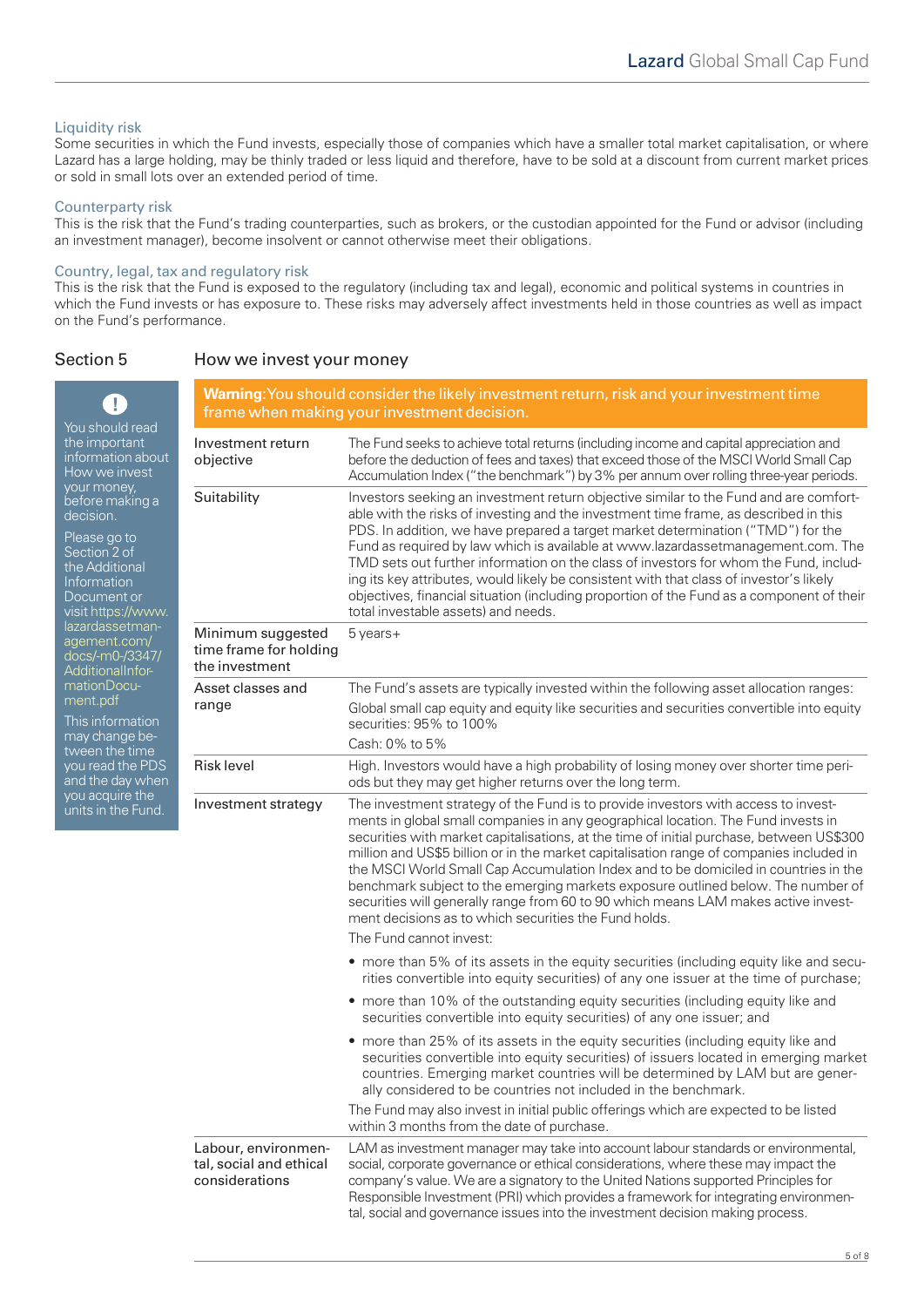Changes to Fund details Lazard has discretion to change the investment strategy and/or the investment manager, to close the Fund to new investments (including from existing investors), to increase fees, to waive or increase the minimum initial and further investment amounts and holding balance requirement and to terminate the Fund. Lazard will notify unitholders of changes as required by the *Corporations Act 2001* and the Fund's constitution, as applicable.

# Section 6 Fees and costs

You should read the important information about Fees and costs, before making a decision.

T

Please go to Section 3 of the Additional Information Document or [visit https://www.](https://www.lazardassetmanagement.com/docs/-m0-/3347/AdditionalInformationDocument.pdf) lazardassetmanagement.com/ docs/-m0-/3347/ AdditionalInformationDocument.pdf

This information may change between the time you read the PDS and the day when you acquire the units in the Fund.

# DID YOU KNOW?

Small differences in both investment performance and fees and costs can have a substantial impact on your long term returns.

For example, total annual fees and costs of 2% of your account balance rather than 1% could reduce your final return by up to 20% over a 30 year period (for example, reduce it from \$100,000 to \$80,000).

You should consider whether features such as superior investment performance or the provision of better member services justify higher fees and costs.

You may be able to negotiate to pay lower contribution fees and management costs where applicable. Ask the fund or your financial adviser.

### TO FIND OUT MORE

If you would like to find out more, or see the impact of the fees based on your own circumstances, the Australian Securities and Investments Commission (ASIC) website (www.moneysmart.gov.au) has a managed funds fee calculator to help you check out different fee options.

The ASIC managed funds fee calculator can be used to calculate the effect of fees and costs on your account balance.

This document shows fees and other costs that you may be charged. These fees and costs may be deducted from your money, from the returns on your investment or from the assets of the managed investment scheme as a whole. Taxes are set out in another part of this document. You should read all the information about fees and costs because it is important to understand their impact on your investment. You can also use this information to compare the fees and costs with those of other simple managed investment schemes.

| <b>TYPE OF FEE OR COST</b>                        | <b>AMOUNT</b>                                           |  |  |  |
|---------------------------------------------------|---------------------------------------------------------|--|--|--|
| Fees when your money moves in or out of the Fund* |                                                         |  |  |  |
| Establishment fee                                 | Nil                                                     |  |  |  |
| Contribution fee                                  | Nil                                                     |  |  |  |
| Withdrawal fee                                    | Nil                                                     |  |  |  |
| Exit fee                                          | Nil                                                     |  |  |  |
| Management Costs**                                |                                                         |  |  |  |
| The fees and costs for managing your investment   | 1.12% p.a. of the Net Asset Value (NAV)                 |  |  |  |
|                                                   | This includes:                                          |  |  |  |
|                                                   | Management Fee*** of 1.12% p.a. of the NAV              |  |  |  |
|                                                   | <b>PLUS</b>                                             |  |  |  |
|                                                   | Estimated Indirect Costs of 0.00% p.a. of the NAV       |  |  |  |
|                                                   | <b>PLUS</b>                                             |  |  |  |
|                                                   | Estimated Recoverable Expenses of 0.00% p.a. of the NAV |  |  |  |

All fees quoted above are inclusive of any GST, applicable stamp duty and net of any applicable reduced input tax credit (i.e. the GST component of the fee has been reduced by an estimate of the input tax credit or reduced input tax credit available to the Fund). For further general information on the tax implications of this Fund see Section 7.

- A buy/sell spread of +0.25% and -0.25% respectively may be added to or subtracted from (as relevant) the unit price when an investor makes an application or withdrawal from the Fund. For further information on the buy/sell spread see 'Additional explanation of fees and costs' in the Additional Information Document. We may vary the buy/sell spread from time to time in circumstances where 30 days' notice may not reasonably be provided. For updated buy/sell spread information, visit www.lazardassetmanagement.com, and click on 'Updated Information'.
- The Management Costs for the Fund include the Management Fee, Estimated Indirect Costs and Estimated Recoverable Expenses calculated as shown above. This does not include any Transactional and Operational Costs. For further information on these amounts, see 'Additional explanation of fees and costs' in the Additional Information Document.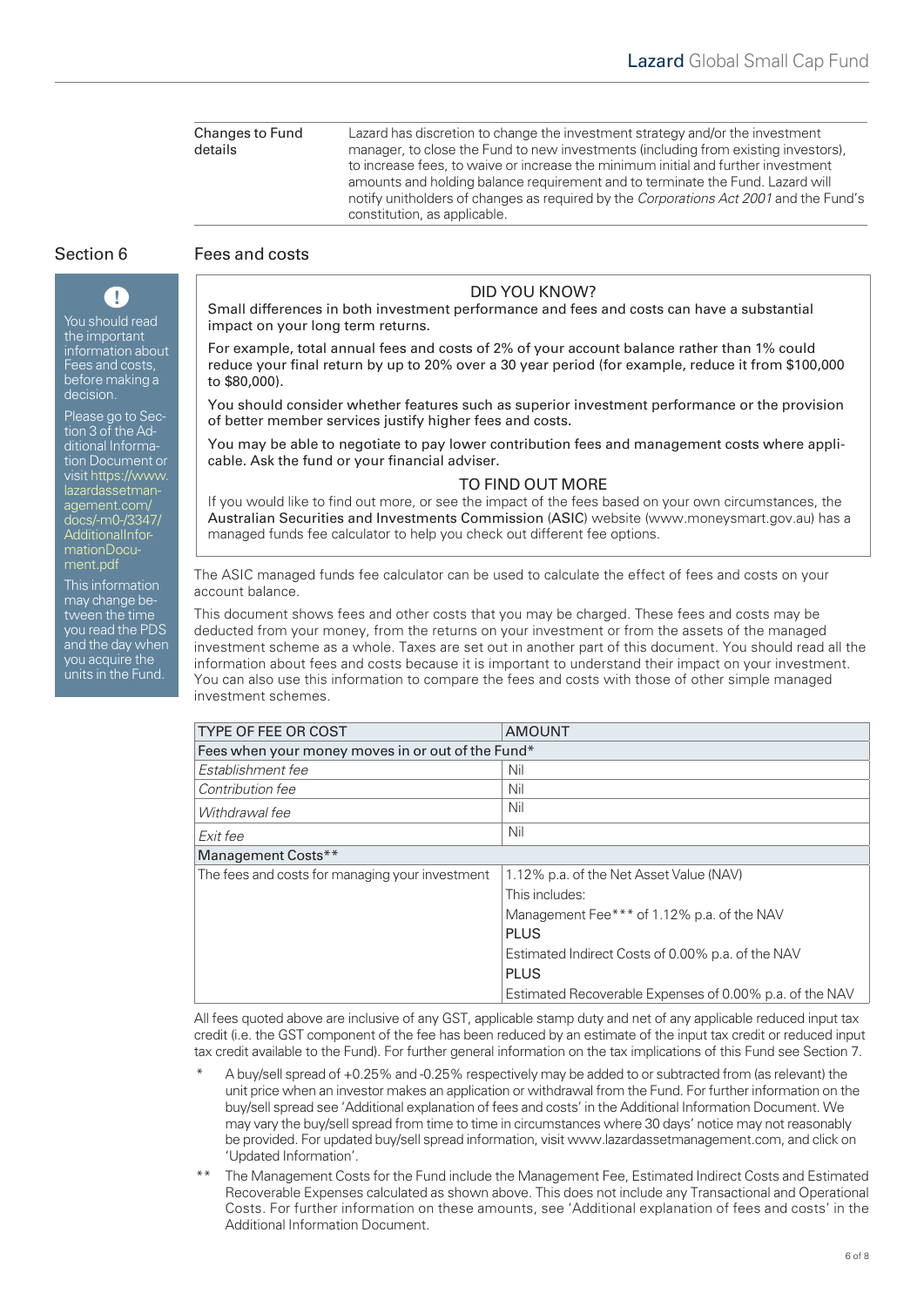\*\*\* The amount of this fee may be negotiated with professional and wholesale investors and employees of Lazard or a related body corporate.

### Example of annual fees and costs

This table gives an example of how the fees and costs in this product can affect your investment over a 1 year period. You should use this table to compare this product with other products offered by managed investment schemes

| Example for the Fund     |            | Balance \$50,000 with a contribution of \$5,000 during the year                          |
|--------------------------|------------|------------------------------------------------------------------------------------------|
| <b>Contribution Fees</b> | $0\%$      | For every additional \$5,000 you put in, you will be charged \$0.                        |
| <b>PLUS</b>              | 1.12% p.a. | For every \$50,000 you have in the Fund you will be charged \$560 each                   |
| Management Costs#        | of the NAV | vear.                                                                                    |
| EQUALS                   |            | If you had an investment of \$50,000 at the beginning of the year and you                |
| Cost of fund             |            | put in an additional \$5,000* during that year, you would be charged fees<br>of \$560.** |
|                          |            | What it costs you will depend on the fees you may be able to negotiate.                  |

Assumes \$5,000 contribution occurs on the last business day of that year.

- \*\* Assumes that the investment balance remains constant throughout the year. In reality, your actual investment balance will vary daily with the daily variation of the NAV of the Fund, and the actual fees and expenses charged to the Fund which are based on the Fund's NAV, will therefore also vary daily. Additional fees may apply, such as a 'buy/sell spread' when you contribute to or withdraw from the Fund. For further information on the buy/sell spread, see 'Additional explanation of fees and costs' in the Additional Information Document.
- # The Management Costs for the Fund include the Management Fee, Estimated Indirect Costs and Estimated Recoverable Expenses calculated as shown above. For further information on the Management Costs, see 'Additional explanation of fees and costs' in the Additional Information Document.

#### Additional explanation of fees and costs

Lazard reserves the right to change the fees and costs set out in this "Fees and costs" section without investor consent up to the permitted maximums in the constitution. We will provide you with at least 30 days' prior notice of any increase in fees and charges as required by law.

the important information about How managed investment schemes are taxed, before making a decision.

 $\mathbf{C}$ 

Please go to Section 4 of the Additional Information Document or [visit https://www.](https://www.lazardassetmanagement.com/docs/-m0-/3347/AdditionalInformationDocument.pdf) lazardassetmanagement.com/ docs/-m0-/3347/ AdditionalInformationDocument.pdf

This information may change between the time you read the PDS and the day when you acquire the units in the Fund.

Section 7 How managed investment schemes are taxed

**Warning:** Investing in a registered managed investment scheme is likely to have tax conse-You should read quences. Investors are strongly advised to seek professional tax advice.

Any investment can have a substantial impact on your tax position from year to year.

The Fund has opted into the Attribution Managed Investment Trust (AMIT) regime. Under the AMIT regime the Fund will generally not be liable for Australian income tax as the income is attributed to investors on a fair and reasonable basis in accordance with the Fund's constitution. Investors will receive an AMMA statement after the end of each financial year, which will show the income attributed to the investor for that particular year. For tax purposes, the investor will be required to include the amounts of income attributed to them as disclosed on the AMMA statement in preparing their tax return. It is expected that the Fund will generally distribute an amount equal to the taxable income of the Fund. In the event this does not occur, the investor's cost base in the Fund will be adjusted. The amount of any adjustment will be included on the AMMA statement issued to investors.

The disposal of units by an investor (eg by redemption or transfer) may give rise to a capital gains tax liability or capital loss. If the units are held for 12 months or more, investors may be entitled to a capital gains tax discount. There are other relevant tax considerations applicable to the Fund's investments and an investor's tax position. For example, entitlement to franking credits, entitlement to foreign income tax offsets and whether, for tax purposes, the investor is an Australian resident. Distributions made or attributed to investors may be subject to non-resident or no-Tax File Number (TFN) withholding tax. This amount will be withheld by the Responsible Entity from any distribution made by the Fund. Where the withholding tax amount is greater than the distribution to be paid to an investor, the Responsible Entity may redeem that investors units to make up the shortfall, in accordance with the relevant provisions of a Fund's constitution.

GST is not payable on the issue, withdrawal or transfer of units in the Fund. However, the Fund may incur GST on fees charged in respect of services supplied to the Fund. Where available, the Fund will claim an input tax credit for some or all of the GST incurred on these services. In many cases, 55% or 75% of the GST will be recoverable on services acquired, depending on the nature of those services. Where the Fund has a substantial proportion of international assets, then it is more likely to be able to recover GST at a higher level than the 55% or 75% which might otherwise be available.